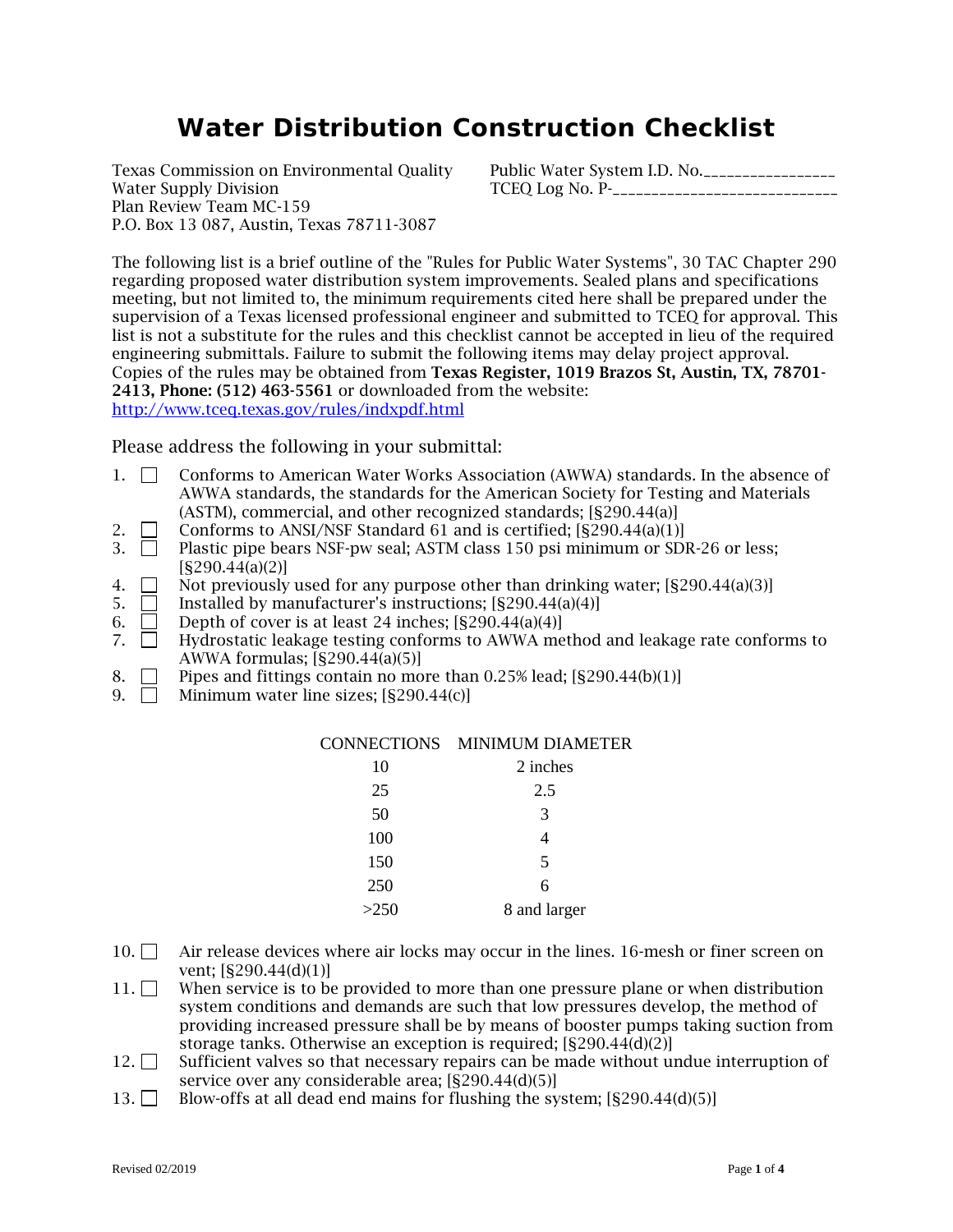### **WATER DISTRIBUTION CONSTRUCTION CHECKLIST**

- 14.  $\Box$  Designed to afford effective circulation of water with a minimum of dead ends; [§290.44(d)(6)]
- $15.$  When new potable water distribution lines are constructed, they shall be installed no closer than nine feet in all directions to wastewater collection facilities. All separation distances shall be measured from the outside surface of each of the respective pieces;  $[$290.44(e)(1)]$
- $16.$  Potable water distribution lines and wastewater mains or laterals that form parallel utility lines shall be installed in separate trenches; [§290.44(e)(2)]
- $17. \Box$  No physical connection shall be made between a drinking water supply and a sewer line. Any appurtenance shall be designed and constructed so as to prevent any possibility of sewage entering the drinking water system; [§290.44(e)(3)]
- 18. Where the nine-foot separation distance cannot be achieved between parallel water and wastewater lines, the following criteria shall apply: [§290.44(e)(4)(A)]
	- $\Box$  (i) Where a new potable waterline parallels an existing, non-pressure or pressure rated wastewater main or lateral and the licensed professional engineer licensed in the State of Texas is able to determine that the existing wastewater main or lateral is not leaking, the new potable waterline shall be located at least two feet above the existing wastewater main or lateral, measured vertically, and at least four feet away, measured horizontally, from the existing wastewater main or lateral. Every effort shall be exerted not to disturb the bedding and backfill of the existing wastewater main or lateral;
	- $\Box$  (ii) Where a new potable waterline parallels an existing pressure-rated wastewater main or lateral and it cannot be determined by the licensed professional engineer if the existing line is leaking, the existing wastewater main or lateral shall be replaced with at least 150 psi pressure-rated pipe. The new potable waterline shall be located at least two feet above the new wastewater line, measured vertically, and at least four feet away, measured horizontally, from the replaced wastewater main or lateral; and
	- $\Box$  (iii) Where a new potable waterline parallels a new wastewater main, the wastewater main or lateral shall be constructed of at least 150 psi pressurerated pipe. The new potable waterline shall be located at least two feet above the wastewater main or lateral, measured vertically, and at least four feet away, measured horizontally, from the wastewater main or lateral.
- 19.  $\Box$  Where the nine-foot separation distance cannot be achieved between crossing water and wastewater lines, make note of each crossing and provide sufficient detail in the engineering plans and specifications. Show the crossing in the profile view of the engineering plans so the separation distance between the two lines is shown. Call out all pipe materials and pressure ratings of wastewater lines at each crossing, and make note of the minimum separation distance: [§290.44(e)(4)(B)]
	- $\Box$  (i) For a new waterline that crosses over an existing and non-pressure rated wastewater line, the minimum separation distance is 2 feet. The wastewater line must be perpendicular and constructed in compliance with  $\S 290.44(e)(4)(B)(i)(I);$
	- $\Box$  (ii) For a new waterline that crosses over an existing and pressure rated wastewater line, the minimum separation distance is 6 inches. The wastewater line must perpendicular and be constructed in compliance with  $\S 290.44(e)(4)(B)(i)(II);$

Revised 02/2019 Page **2** of **4**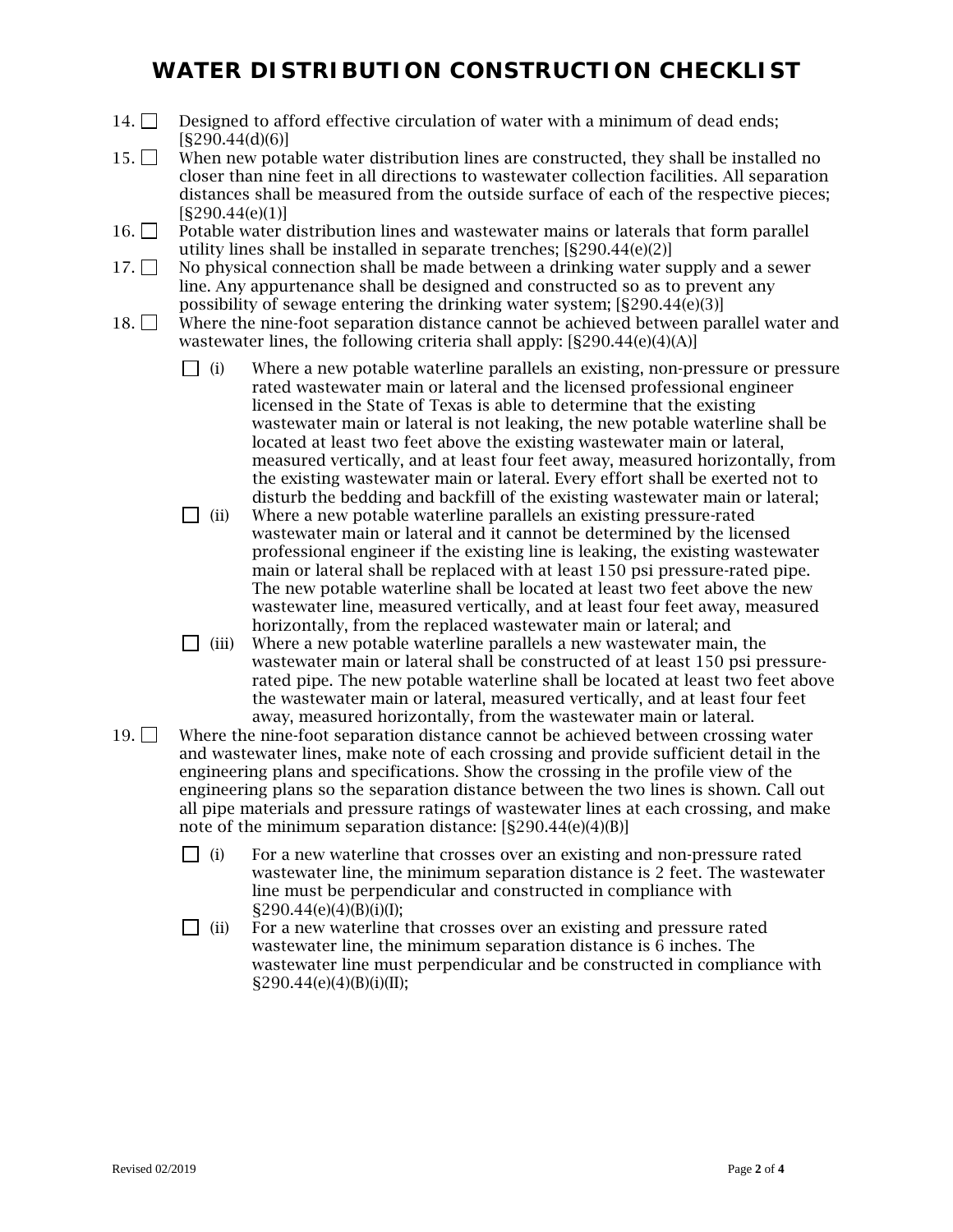### **WATER DISTRIBUTION CONSTRUCTION CHECKLIST**

- $\Box$  (iii) For a new waterline that crosses over a new and non-pressure rated wastewater line, the minimum separation distance is 2 feet. The wastewater line must be perpendicular and constructed in compliance with §290.44(e)(4)(B)(ii);
- $\Box$  (iv) For a new waterline that crosses under a wastewater line, the minimum separation distance is 1 foot with an encasement pipe around the waterline The waterline and wastewater line must be constructed in compliance with  $\S 290.44(e)(4)(B)(iii)$ ; and
- $\Box$  (v) For a new waterline that crosses over a new and pressure rated wastewater line, the minimum separation distance is 6 inches. The wastewater line must be perpendicular and constructed in compliance with  $\S290.44(e)(4)(B)(iv)$ .
- 20.  $\Box$  The separation distance from a potable waterline to a wastewater main manhole or lateral manhole or cleanout shall be a minimum of nine feet. Where the nine-foot separation distance cannot be achieved, the potable waterline shall be encased in a joint of at least 150 psi pressure class pipe at least 18 feet long and two nominal sizes larger than the new conveyance. The space around the carrier pipe shall be supported at five-foot intervals with spacers or be filled to the springline with washed sand. The encasement pipe shall be centered on the crossing and both ends sealed with cement grout or manufactured sealant; [§290.44(e)(5)]
- 21.  $\Box$  Fire hydrants shall not be installed within nine feet vertically or horizontally of any wastewater main, wastewater lateral, or wastewater service line regardless of construction;  $[§290.44(e)(6)]$
- $22. \Box$  Suction mains to pumping equipment shall not cross wastewater mains, wastewater laterals, or wastewater service lines. Raw water supply lines shall not be installed within five feet of any tile or concrete wastewater main, wastewater lateral, or wastewater service line; [§290.44(e)(7)]
- 23. Waterlines shall not be installed closer than ten feet to septic tank drainfields; [§290.44(e)(8)]
- 24.  $\Box$  Pipe shall not be laid in water or placed where it can be flooded with water or sewage during its storage or installation; [§290.44(f)(1)]
- 25.  $\Box$  Special precautions must be taken when waterlines are laid under any flowing or intermittent stream or semipermanent body of water such as marsh, bay, or estuary. In these cases, the water main shall be installed in a separate watertight pipe encasement and valves must be provided on each side of the crossing with facilities to allow the underwater portion of the system to be isolated and tested to determine that there are no leaks in the underwater line. Alternately, and with the permission of the executive director, the watertight pipe encasement may be omitted;  $[8290.44(f)(2)]$
- 26. Disinfected in accordance with Chapter 290 and AWWA Standard C651. Samples collected for microbiological analysis for every 1,000 feet of completed waterline; and  $[$290.44(f)(3)]$
- $27.$  Submit all necessary information to demonstrate the minimum capacity requirements specified in  $\S 290.46(x)$  and (y) have been met, if applicable  $[\S 290.45(f)(7)]$  such as:
	- $\Box$  a. Fire hydrants placed as required by city ordinance and TCEO rules 290.44(e)(6).
	- $\Box$  b. GST capacity sufficient for water supply and fire flow (i.e. 250 gpm for 120 minutes or ordinance requirements, whichever greater).
	- $\Box$  c. Service pumps sufficient for water supply and fire flow (250 gpm or ordinance whichever greater).
	- $\Box$  d. Distribution piping sized at least 6-inches or distribution model to demonstrate sufficient capacity (250 gpm or ordinance requirement, whichever greater).